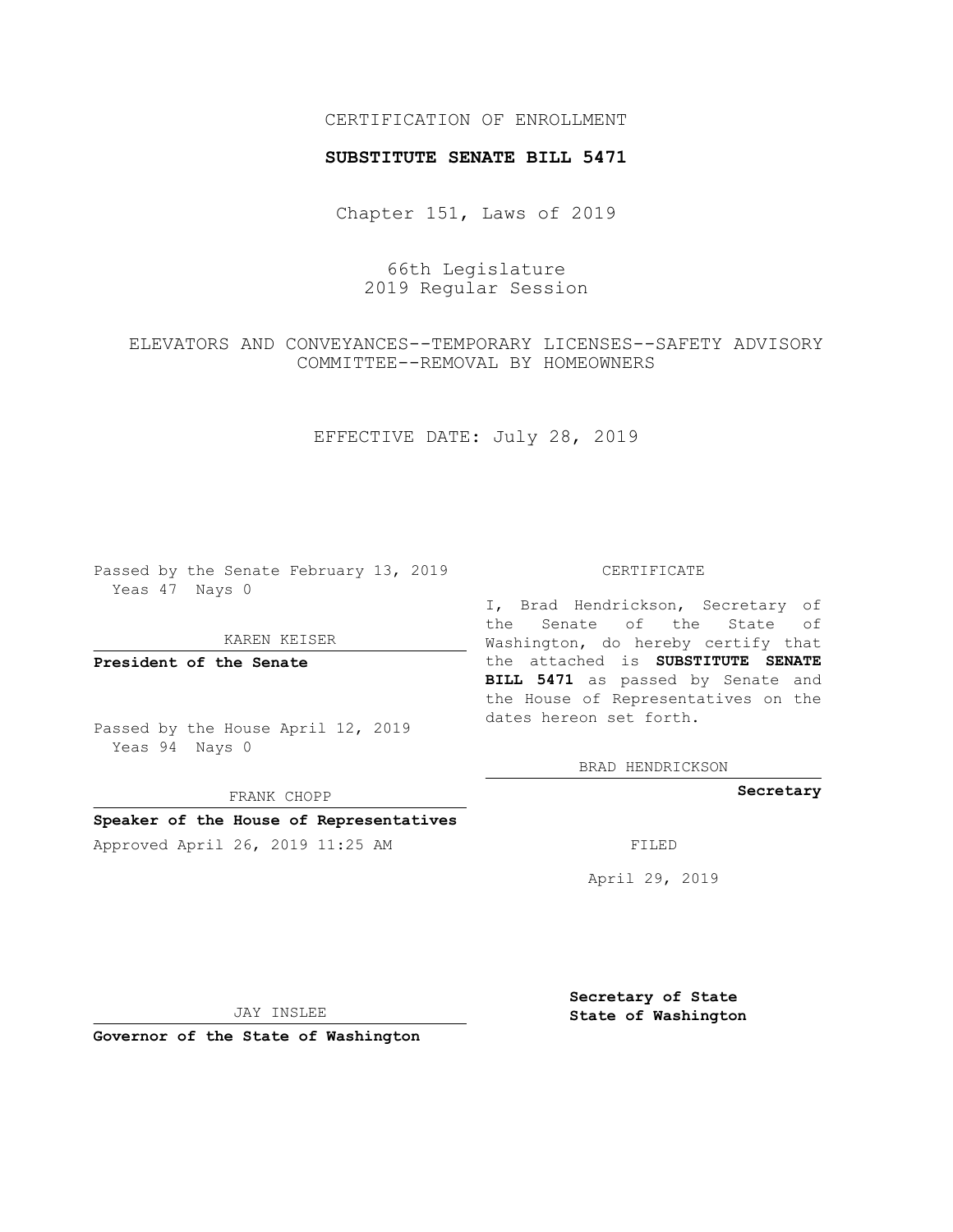## **SUBSTITUTE SENATE BILL 5471**

Passed Legislature - 2019 Regular Session

## **State of Washington 66th Legislature 2019 Regular Session**

**By** Senate Labor & Commerce (originally sponsored by Senators King and Keiser; by request of Department of Labor & Industries)

READ FIRST TIME 01/30/19.

 AN ACT Relating to extending the validity of temporary elevator licenses, expanding membership of the elevator safety advisory committee, and allowing homeowners to remove certain conveyances from their residences; and amending RCW 70.87.220, 70.87.250, and 70.87.270.5

6 BE IT ENACTED BY THE LEGISLATURE OF THE STATE OF WASHINGTON:

7 **Sec. 1.** RCW 70.87.220 and 2003 c 143 s 7 are each amended to 8 read as follows:

9 (1) The department may adopt the rules necessary to establish and 10 administer the elevator safety advisory committee. The purpose of the 11 advisory committee is to advise the department on the adoption of 12 rules that apply to conveyances; methods of enforcing and 13 administering this chapter; and matters of concern to the conveyance 14 industry and to the individual installers, owners, and users of 15 conveyances.

16 (2) The advisory committee shall consist of not less than seven 17 persons nor more than nine persons. The director of the department or 18 his or her designee with the advice of the chief elevator inspector 19 shall appoint the committee members as follows:

20 (a) A minimum of one and a maximum of two representatives of 21 licensed elevator contractors;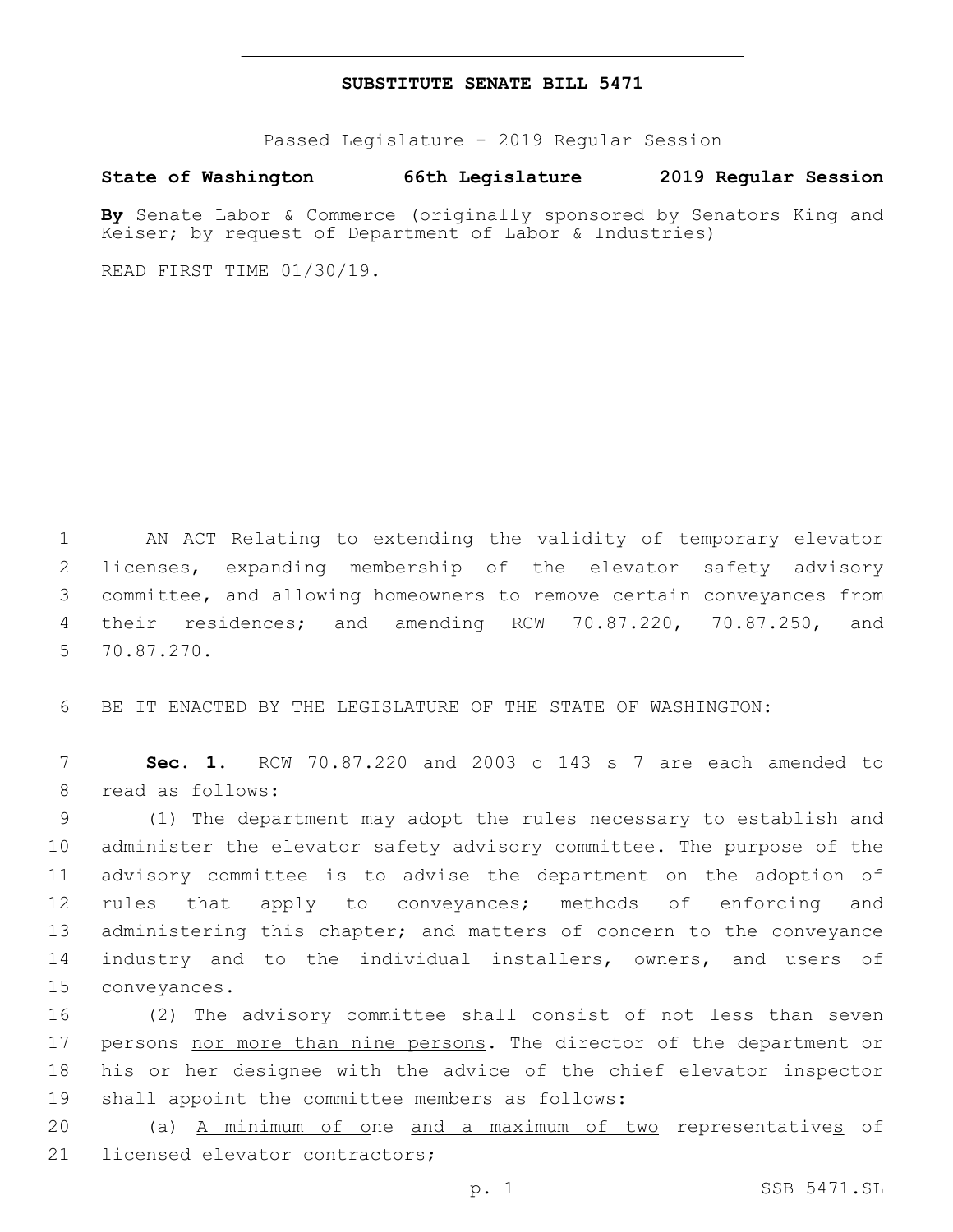(b) A minimum of one and a maximum of two representatives of elevator mechanics licensed to perform all types of conveyance work;

 (c) A minimum of one and a maximum of two representatives of owner-employed mechanics exempt from licensing requirements under RCW 70.87.270;5

 (d) One registered architect or professional engineer 7 representative;

 (e) A minimum of one and a maximum of two building owners or 9 manager representatives;

 (f) A minimum of one and a maximum of two registered general 11 commercial contractor representatives; and

12 (g) One ad hoc member representing ((a)) each municipality maintaining jurisdiction of conveyances in accordance with RCW 14 ((70.87.210 [70.87.200])) 70.87.200(2).

(3) The committee members shall serve terms of four years.

 (4) The committee shall meet on the third Tuesday of February, May, August, and November of each year, and at other times at the discretion of the chief elevator inspector. The committee members 19 shall serve without per diem or travel expenses.

 (5) The chief elevator inspector shall be the secretary for the 21 advisory committee.

 **Sec. 2.** RCW 70.87.250 and 2009 c 36 s 11 are each amended to 23 read as follows:

 (1) Upon approval of an application, the department may issue a license that is biennially renewable. Each license may include a photograph of the licensee. The fee for the license and for any 27 renewal shall be set by the department in rule.

 (2) The department may issue temporary elevator mechanic licenses. These temporary elevator mechanic licenses will be issued to those certified as qualified and competent by licensed elevator contractors. The company shall furnish proof of competency as the department may require. Each license may include a photograph of the licensee. Each license must recite that it is valid for a period of 34 ((thirty days)) one year from the date of issuance and for such particular conveyance or geographical areas as the department may designate, and otherwise entitles the licensee to the rights and privileges of an elevator mechanic license issued in this chapter. A temporary elevator mechanic license may be renewed by the department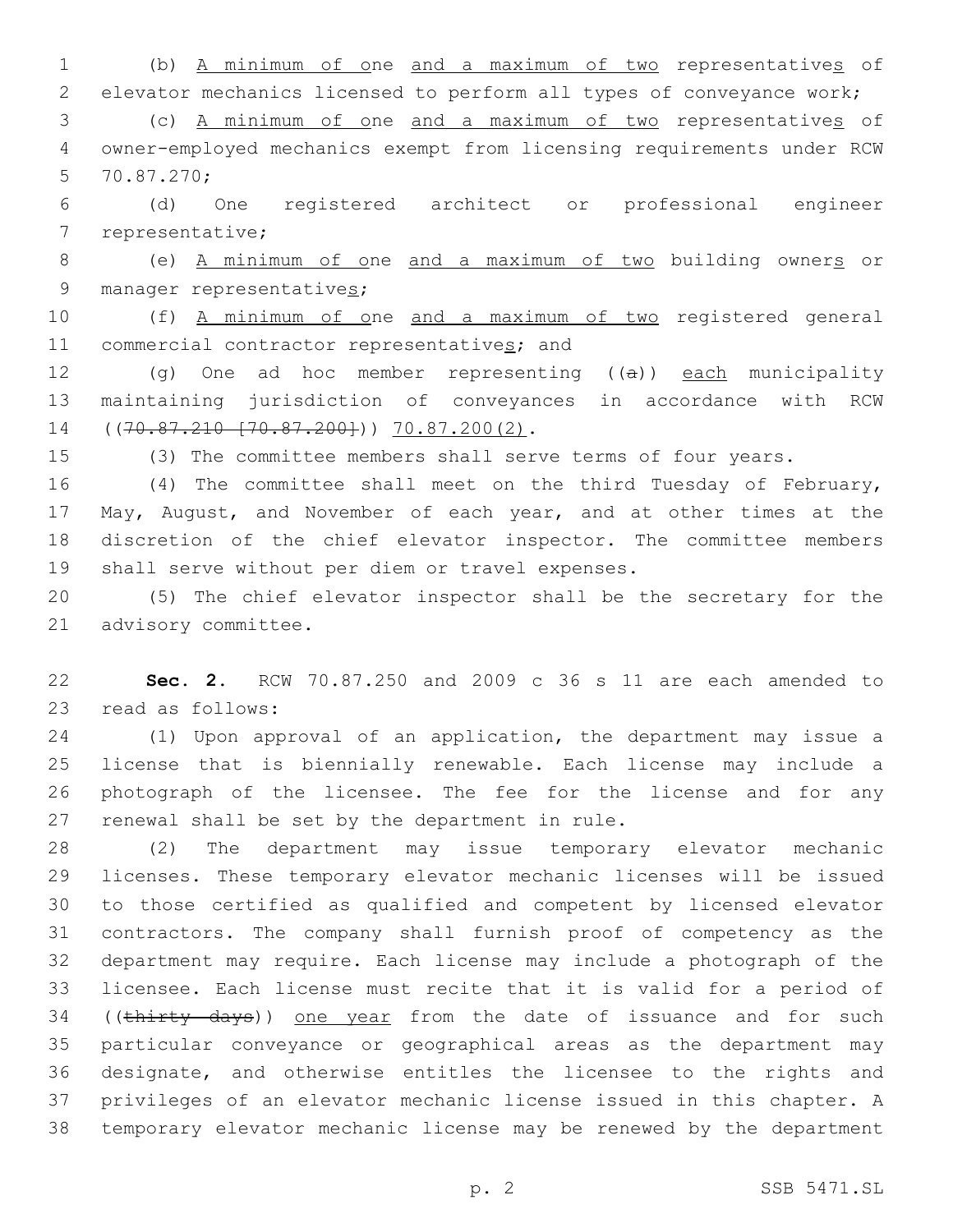and a fee as established in rule must be charged for any temporary 2 elevator mechanic license or renewal.

 (3) The renewal of all licenses granted under this section is conditioned upon the submission of a certificate of completion of a course designed to ensure the continuing education of licensees on new and existing rules of the department. The course must consist of not less than eight hours of instruction that must be attended and completed within one year immediately preceding any license renewal.

 (4) The courses must be taught by instructors through continuing education providers that may include, but are not limited to, association seminars and labor training programs. The department must approve the continuing education providers. All instructors must be approved by the department and are exempt from the requirements of subsection (3) of this section with regard to his or her application for license renewal, provided that such applicant was qualified as an instructor at any time during the one year immediately preceding the 17 scheduled date for such renewal.

 (5) A licensee who is unable to complete the continuing education course required under this section before the expiration of his or her license due to a temporary disability may apply for a waiver from the department. This will be on a form provided by the department and signed under the pains and penalties of perjury and accompanied by a certified statement from a competent physician attesting to the temporary disability. Upon the termination of the temporary disability, the licensee must submit to the department a certified statement from the same physician, if practicable, attesting to the termination of the temporary disability. At which time a waiver sticker, valid for ninety days, must be issued to the licensee and 29 affixed to his or her license.

 (6) Approved training providers must keep uniform records, for a period of ten years, of attendance of licensees and these records must be available for inspection by the department at its request. Approved training providers are responsible for the security of all attendance records and certificates of completion. However, falsifying or knowingly allowing another to falsify attendance records or certificates of completion constitutes grounds for suspension or revocation of the approval required under this section.

 **Sec. 3.** RCW 70.87.270 and 2003 c 143 s 4 are each amended to 39 read as follows: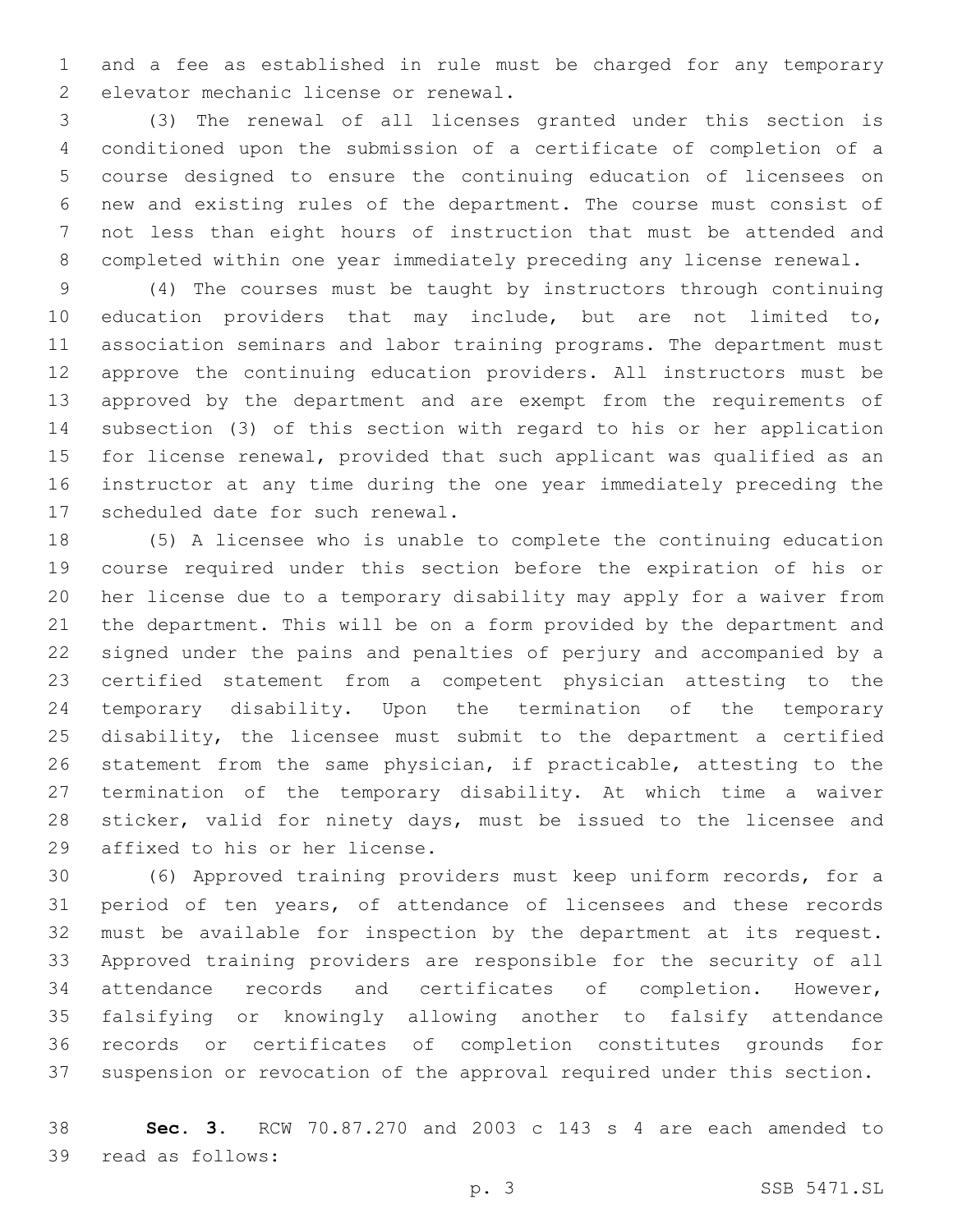(1) The licensing requirements of this chapter do not apply to the maintenance of conveyances specified in (a) of this subsection if a person specified in (b) of this subsection performs the maintenance and the owner complies with the requirements specified in (c) and (d) 5 of this subsection.

 (a) The conveyance: (i) Must be a conveyance other than a passenger elevator to which the general public has access; and (ii) must be located in a facility in which agricultural products are stored, food products are processed, goods are manufactured, energy is generated, or similar industrial or agricultural processes are 11 performed.

 (b) The person performing the maintenance: (i) Must be regularly employed by the owner; (ii) must have completed the training described in (c) of this subsection; and (iii) must have attained journey level status in an electrical or mechanical trade, but only if the employer has or uses an established journey level program to train its electrical or mechanical trade employees and the employees perform maintenance in the course of their regular employment.

 (c) The owner must provide the persons specified in (b) of this subsection adequate training to ensure worker safety and adherence to the published operating specifications of the conveyance 22 manufacturer, the applicable provisions of this chapter, and any 23 rules adopted under this chapter.

 (d) The owner also must maintain both a maintenance log and a training log. The maintenance log must describe maintenance work performed on the conveyance and identify the person who performed the work. The training log must describe the course of study provided to the persons specified in (b) of this subsection, including whether it is general or conveyance specific, and when the persons completed the 30 course of study.

 (2) It is a violation of chapter 49.17 RCW for an owner or an employer: (a) To allow a conveyance exempt from the licensing requirements of this chapter under subsection (1) of this section to be maintained by a person other than a person specified in subsection (1)(b) of this section or a licensee; or (b) to fail to maintain the logs required under subsection (1)(d) of this section.

 (3) The licensing requirements of this chapter do not apply to 38 homeowners, or persons employed by homeowners, for permanent removal of a stairway chair lift or a platform lift located in a private residence as described in the American Society of Mechanical